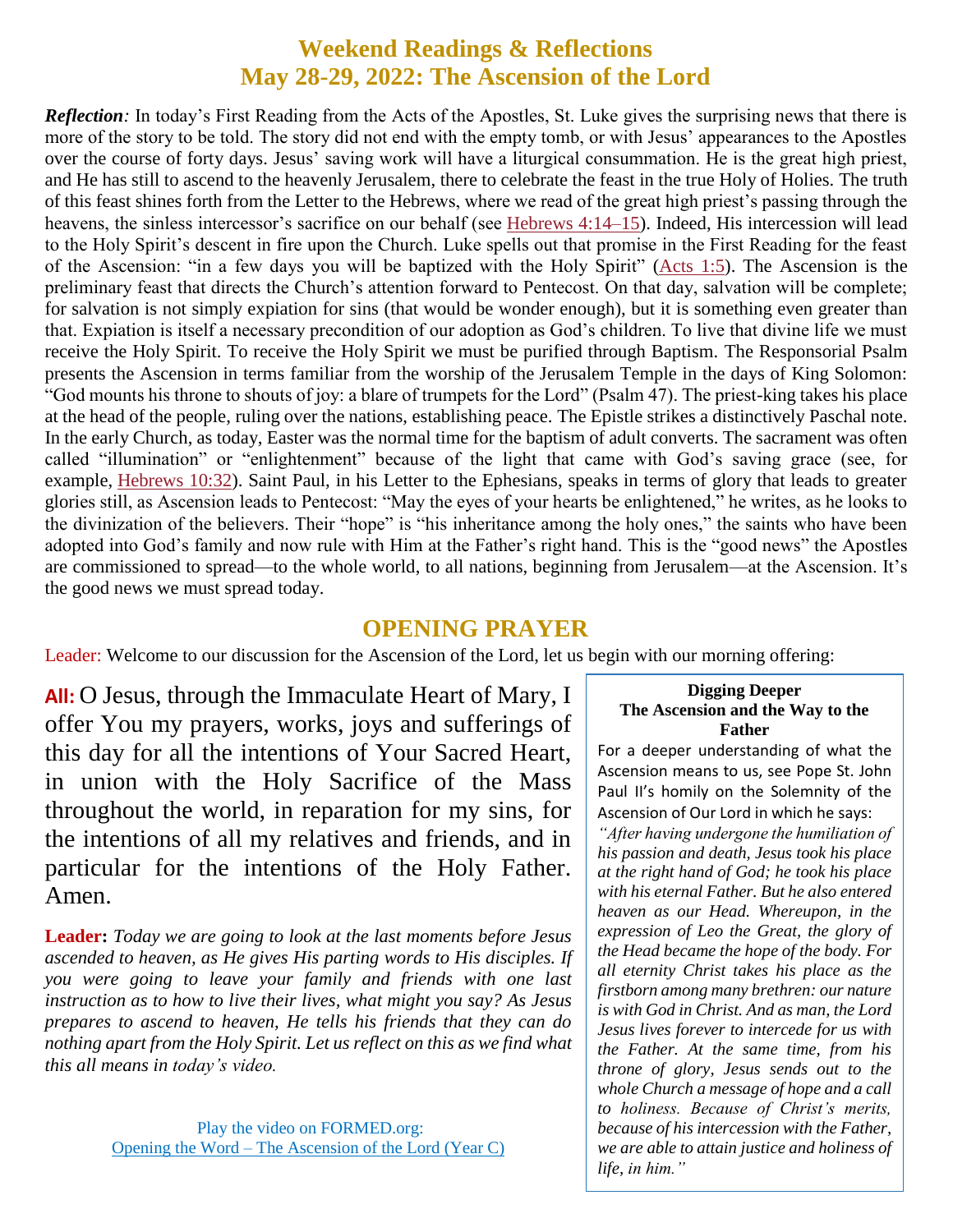#### **FIRST READING** ~ Acts 1:1-11 <sup>~</sup>

In the first book, Theophilus, I dealt with all that Jesus did and taught until the day he was taken up, after giving instructions through the Holy Spirit to the apostles whom he had chosen. He presented himself alive to them by many proofs after he had suffered, appearing to them during forty days and speaking about the kingdom of God. While meeting with them, he enjoined them not to depart from Jerusalem, but to wait for "the promise of the Father about which you have heard me speak; for John baptized with water, but in a few days you will be baptized with the Holy Spirit." When they had gathered together they asked him, "Lord, are you at this time going to restore the kingdom to Israel?" He answered them, "It is not for you to know the times or seasons that the Father has established by his own authority. But you will receive power when the Holy Spirit comes upon you, and you will be my witnesses in Jerusalem, throughout Judea and Samaria, and to the ends of the earth." When he had said this, as they were looking on, he was lifted up, and a cloud took him from their sight. While they were looking intently at the sky as he was going, suddenly two men dressed in white garments stood beside them. They said, "Men of Galilee, why are you standing there looking at the sky? This Jesus who has been taken up from you into heaven will return in the same way as you have seen him going into heaven."

*In his prologue, Luke conveys to us the profoundly religious character of Acts which will give an account of events marking the fulfilment of the promises made by the God of Israel, the Creator and Savior of the world.*

 *What stands out to you from this reading? What do the promises of God mean to you? Substitute your name for Theophilus, what is Luke trying to tell you?*

*We witness in Acts, the early growth of the Church by the many miracles worked by the Holy Spirit.*

 *How is the Holy Spirit working in your life today? Are you witnessing any miracles? How are you helping in the growth of the Church?*

### **SECOND READING** ~ Hebrews 9:24-28; 10:19-23 ~

Christ did not enter into a sanctuary made by hands, a copy of the true one, but heaven itself, that he might now appear before God on our behalf. Not that he might offer himself repeatedly, as the high priest enters each year into the sanctuary with blood that is not his own; if that were so, he would have had to suffer repeatedly from the foundation of the world. But now once for all he has appeared at the end of the ages to take away sin by his sacrifice. Just as it is appointed that men and women die once, and after this the judgment, so also Christ, offered once to take away the sins of many, will appear a second time, not to take away sin but to bring salvation to those who eagerly await him. Therefore, brothers and sisters, since through the blood of Jesus we have confidence of entrance into the sanctuary by the new and living way he opened for us through the veil, that is, his flesh, and since we have "a great priest over the house of God," let us approach with a sincere heart and in absolute trust, with our hearts sprinkled clean from an evil conscience and our bodies washed in pure water. Let us hold unwaveringly to our confession that gives us hope, for he who made the promise is trustworthy.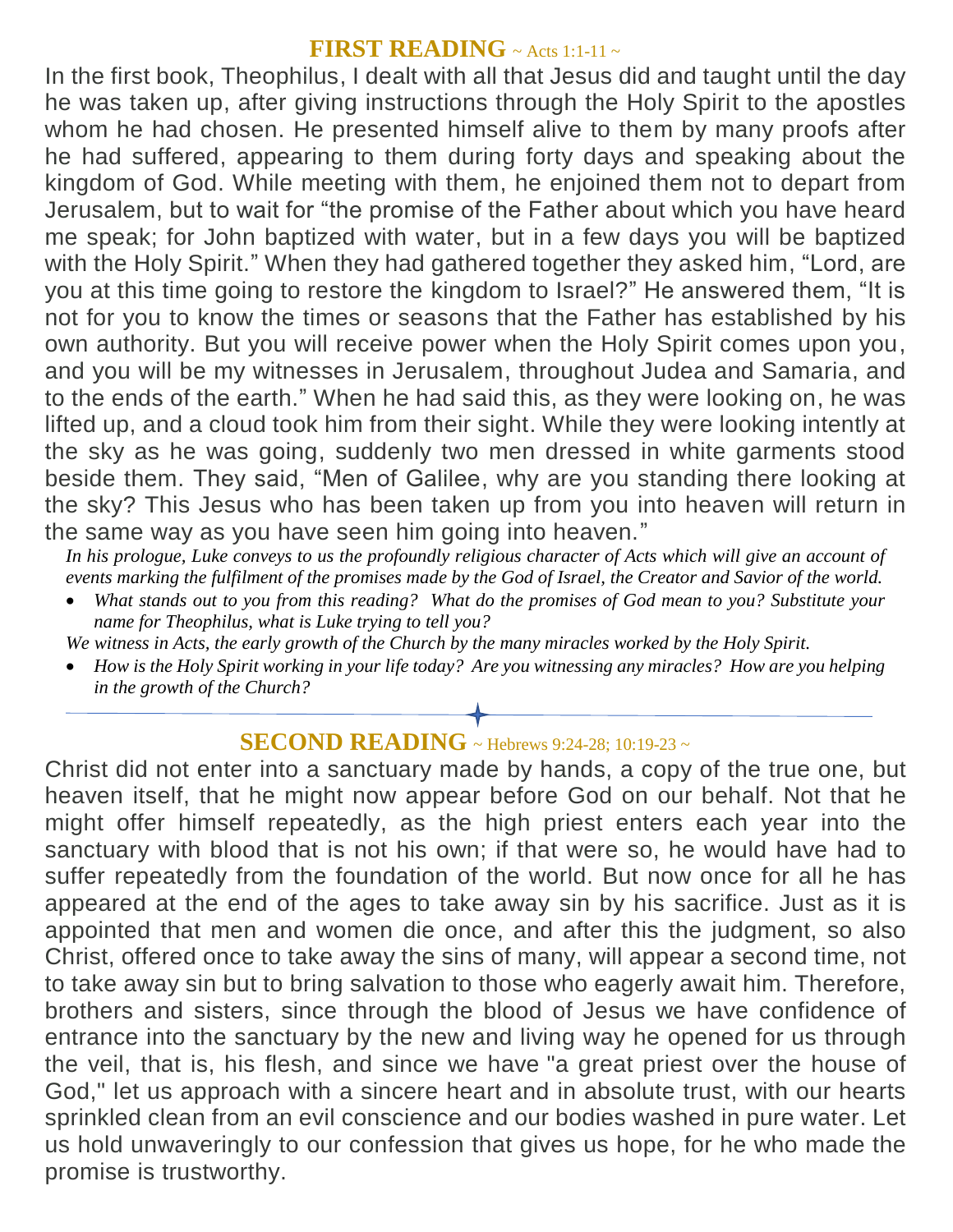*In Hebrews we read of the glorious ascension into heaven by Jesus Christ who crowns his redemptive sacrifice and intercedes for us as our advocate in the presence of God the Father.*

- *What word or phrase jumps out at you in this reading*
- *Why is this important? Why was it necessary for Jesus to leave earth and return to heaven?*
- *Jesus' second coming will be not to take away sin but to bring salvation to those who eagerly await him.*
- *How does this bring you hope? How can we better prepare for Jesus' second coming?*

## **GOSPEL** ~ Luke 24:46-53 <sup>~</sup>

Jesus said to his disciples: "Thus it is written that the Christ would suffer and rise from the dead on the third day and that repentance, for the forgiveness of sins, would be preached in his name to all the nations, beginning from Jerusalem. You are witnesses of these things. And behold I am sending the promise of my Father upon you; but stay in the city until you are clothed with power from on high." Then he led them out as far as Bethany, raised his hands, and blessed them. As he blessed them he parted from them and was taken up to heaven. They did him homage and then returned to Jerusalem with great joy, and they were continually in the temple praising God.

*Jesus teaches his disciples all that they have witnessed and then explains to them to return to Jerusalem and wait to be "clothed with the power on high".*

- *Reflect on an experience of listening to His Word. What is the difference between listening and hearing? Are we also to be clothed with power? What does this mean to you?*
- *What is God saying to you through this reading?*

*The Apostles were filled with great joy and did Jesus homage by returning to Jerusalem and waiting. In the same way we celebrate the Ascension this weekend and Pentecost next.*

 *What can I do this week to prepare/wait for Pentecost? How does all of this relate to my life here and now?*

# **MEDITATION**

Why did Jesus leave his disciples forty days after his resurrection? Forty is a significant number in the Scriptures. Moses went to the mountain to seek the face of God for forty days in prayer and fasting. The people of Israel were in the wilderness for forty years in preparation for their entry into the promised land. Elijah fasted for forty days as he journeyed in the wilderness to the mountain of God. For forty days after his resurrection Jesus appeared numerous times to his disciples to assure them that he had risen indeed and to prepare them for the task of carrying on the work which he began during his earthy ministry.

Jesus' departure and ascension into heaven was both an end and a beginning for his disciples. While it was the end of Jesus' physical presence with his beloved disciples, it marked the beginning of Jesus' presence with them in a new way. Jesus promised that he would be with them always to the end of time (Matthew 28:20). Now as the glorified and risen Lord and Savior, ascended to the right hand of the Father in heaven, Jesus promised to send them the Holy Spirit who would anoint them with power from on high on the Feast of Pentecost, just as Jesus was anointed for his ministry at the River Jordan (Luke 3:21-22, 4:1,18). When the Lord Jesus departed physically from the apostles,